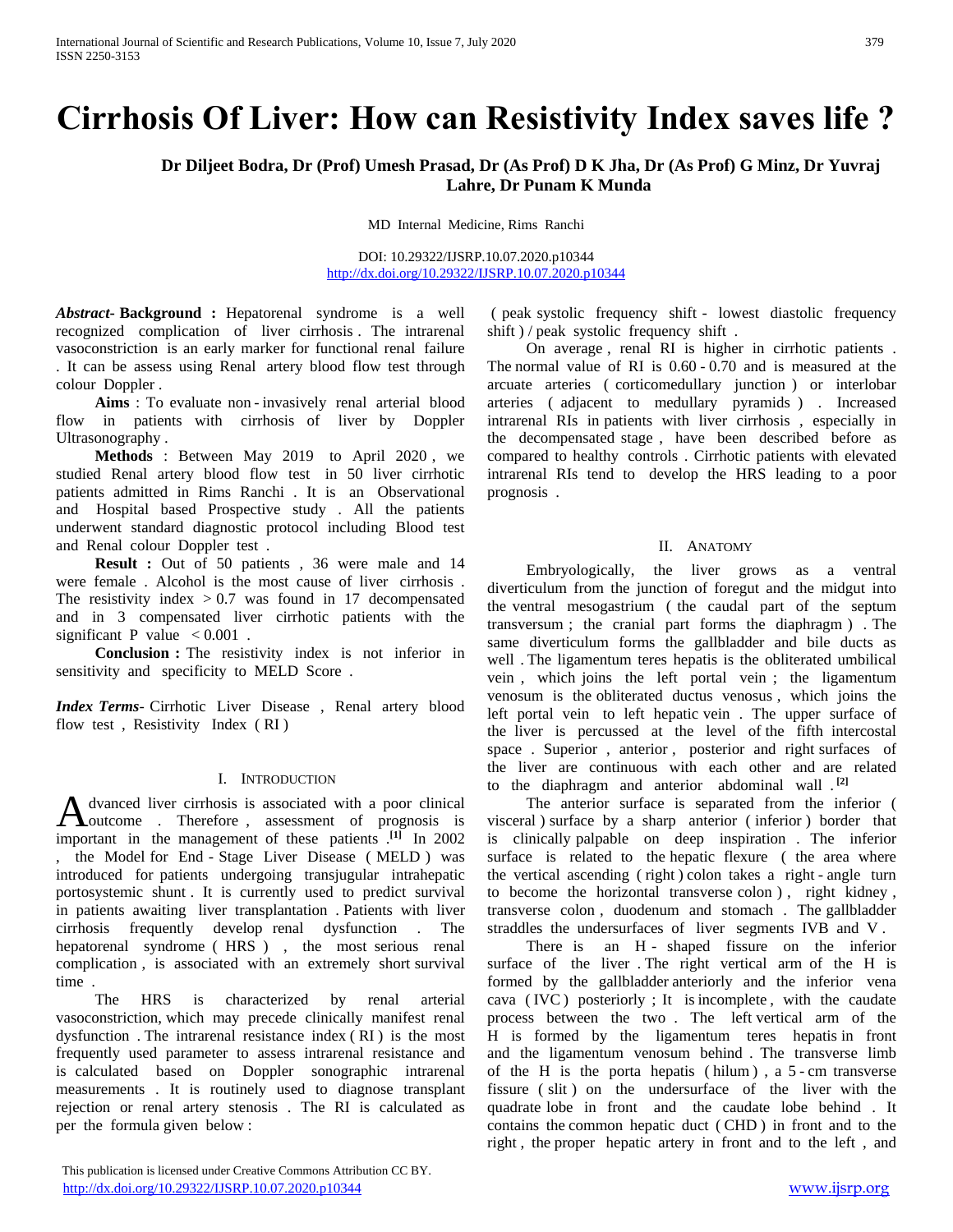the portal vein behind , enclosed in the hepatoduodenal ligament ( HDL ) , composed of 2 layers of lesser omentum . [ Figure 1 ]

## **Blood Supply**

 The liver has a unique dual blood supply ( about 1500 mL/min ) both from the proper hepatic artery ( 20-40% ) and from the portal vein . **[3]**

# **Cirrhosis of liver**

 Cirrhosis of liver is a continuous , progressive and anatomically diffuse process characterized by fibrosis and distortion of the liver parenchymal with formation of nodules , resulting in decreased function of the liver and increased resistance to flow of portal venous blood . This process of cirrhosis is generally irreversible in the late stages and liver transplantation is the only treatment option in the advanced stage . But it is to be noted that certain conditions causing cirrhosis may respond to treatment of the underlying cause even resulting in reversal of the process in the early stages . This peculiarity is seen in cirrhosis caused by hepatitis C , alcohol , iron overload and obesity . **[4]** Cirrhosis is the end stage of chronic injury , inflammation and destruction and regeneration of the hepatocytes , inflicted by various conditions . The pathological features include the development of excessive fibrosis along with nodular regeneration of the parenchyma , finally culminating in complete alteration in the architecture , and blood flow through the liver . The induction of the process of fibrosis occurs with the" activation of hepatic stellate cells, leading to the formation of increased amounts of collagen and other extracellular matrix components"

 As the function progressively decreases and portal hypertension develops secondary to the altered portal blood flow , various complications of cirrhosis set in and the survival of the patients is very much shortened

 In India and most of the developing countries , the most common etiologies for development of cirrhosis are

1.Alcoholic liver disease

2. Viral hepatitis.

:

Whereas in developed countries the common causes include : **[5]**

Non alcoholic fatty liver disease

Alcoholic cirrhosis

.Viral cirrhosis (hepatitis C)

Other less frequent causes include:

 $\Box$  Primary and secondary biliary cirrhosis

Autoimmune hepatitis

.Primary sclerosing cholangitis Wilson disease

## **Pathogenesis**

 Induction of fibrosis occurs with activation of hepatic stellate cells to myofibroblasts resulting in the development of increased amounts of collagen and other components

 This publication is licensed under Creative Commons Attribution CC BY. <http://dx.doi.org/10.29322/IJSRP.10.07.2020.p10344> [www.ijsrp.org](http://ijsrp.org/)

of the extracellular matrix leading to architectural distortion in turn resulting in decrease in function and mass . **[6]**

# **Clinical Features**

 Patients may present to the clinic for the first time with the complications of cirrhosis or may be asymptomatic and incidentally be identified during medical checkup for unrelated causes or because of abnormal liver function tests .

In clinical terms , cirrhosis is classified into : Compensated form and Decompensated form .

# **Compensated Cirrhosis :**

 At this stage , the cirrhotic process of the liver is not severe enough to alter the function significantly and so the patients may be asymptomatic or present with non - localizing manifestations or may be picked incidentally due to alteration in biochemical parameters or imaging studies . **[7]** Patients may have fatigue , anorexia , weight loss , flatulence dyspepsia , abdominal pain . On examination , palmar erythema , pedal edema , spider naevi , may point towards cirrhosis . Abdominal examination may reveal an epigastric mass which is the enlarged left lobe of the liver and splenomegaly . Biochemical tests are usually within normal limits in this group . The most common LFT abnormality in this group include mildly elevated transaminases , or gut . **[8]** Confirmation is by liver imaging or liver biopsy . Factors like b acterial infection , trauma , or medications , surgery may precipitate decompensation in compensated cirrhosis .

## **Decompensated Cirrhosis :**

 These patients present with ascites, jaundice, altered sensorium, and bleeding manifestations.

## **Symptoms :**

 Presentation in these patients may be with features of jaundice , pedal edema , abdominal distension , Upper GI bleed most commonly melena , hematemesis , pruritus , altered sensorium ranging from sleep disturbances to florid confusion and coma because of hepatic encephalopathy . **[9]** In women , menstrual irregularities are common due to anovulation . Men , may manifest hypogonadism in the form of impotence , loss of sexual drive , testicular atrophy and infertility .

## **Hepatorenal Syndrome**

 Hepatorenal syndrome is the term attributed to the renal impairment which develops in patients with end stage liver cirrhosis or those with acute fulminant liver failure which is both reversible and only functional without any anatomical alteration . It is characterized by marked reduction in glomerular filtration rate and renal plasma flow ( RPF ) , without any other contributing cause to renal failure . The pathophysiology behind HRS is severe vasoconstriction in the renal vascular bed with paradoxical peripheral arterial vasodilation . The function of the renal tubules is normal and there is no proteinuria or abnormal histology in the kidneys .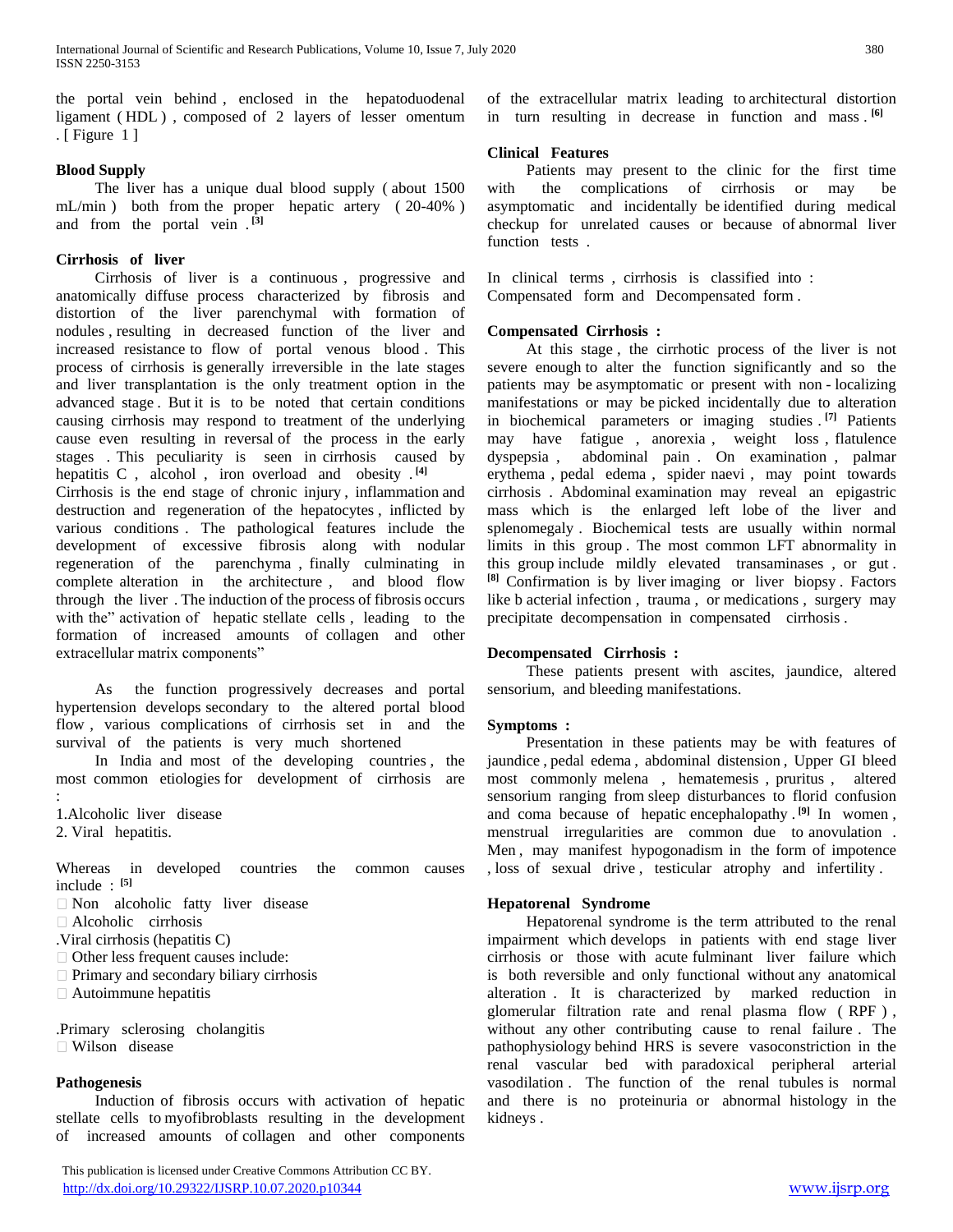Type 1 HRS is defined as the " acute onset of rapidly progressive oliguric renal failure unresponsive to volume expansion with the doubling of serum creatinine value to more than 2.5 mg/dl within 2 weeks duration " . However as recently proposed a diagnosis of type 1 HRS should be considered whenever there is fulfillment of criteria defining acute kidney injury by an abrupt increase in serum creatinine more than or equal to 0.3 mg/dl or an increase of more than 1.5 times from the baseline . This is to ensure that treatment is not delayed unnecessarily , as baseline creatinine is a predictor of HRS reversal with vasoconstrictors .

 Type 2 HRS progresses more slowly and the cut off of serum creatinine is 1.5 mg/dl . A precipitating factor frequently is identified in type 1 HRS , whereas there are no such factors involved in development of type 2 HRS and it clinically manifests as refractory ascites .

## **Investigation**

- 1. Complete blood count
- 2. Liver Function Test
- 3. Ultrasound Abdomen Renal artery blood flow test
- 4. Liver Fibroscan
- 5. Liver biopsy

# **Renal Doppler Ultrasonography**

Renal vasoconstriction is the major pathology behind HRS

. This renal vasoconstriction can be assessed using Doppler ultrasound of the renal arteries by using an index called renal resistive index ( RI ) . This value is derived from the spectral waveforms corresponding to the flow at the renal arteries and is determined using the formula :

# **Renal Resistive Index** = Peak systolic frequency shift - Lowest diastolic frequency shift

## Peak systolic frequency shift

 RI in cirrhosis is increased when compared to the normal population . And studies have shown that a high RI value ( more than 0.7 ) can be documented in cirrhotic patients even in whom RFT is normal . **[9]**

 It has also been shown that normally RI exhibits a gradient decreasing from the hilum towards the outer cortex . In cirrhotic patients with diuretic responsive ascites this gradient is well maintained . Whereas as the severity increases and in cirrhotic patients with refractory ascites this gradient is lost and the RI at the level of the cortex measured in interlobular arteries is also high suggesting renal cortex vasoconstriction. This happens even before serum creatinine begins to raise . Thus in cirrhotic patients an increased RI in spite of normal values of serum creatinine , implicates that they are at a greater risk for development of renal dysfunction and elevation of serum creatinine . With treatment of first , RI value reduces . Similarly liver transplantation also decreases the RI . Thus renal RI assessed using Doppler ultrasound may be used as an early marker for renal impairment in cirrhosis patients .

## **Complication :**

Portal hypertension

Hepatopulmonary syndrome Portopulmonary hypertension Malnutrition Gastroesophageal varices Portal hypertensive gastropathy Splenomegaly , hypersplenism Ascites

Spontaneous bacterial peritonitis Hepatorenal syndrome Type 1

Type 2

Hepatic encephalopathy Hepatopulmonary syndrome Portopulmonary hypertension

#### **Material and Methods Source of Data**

 The study was conducted on 50 consecutive patients admitted to Rajendra institute of medical sciences , Ranchi during the study period .

# **Inclusion criteria**

 Liver cirrhosis patients of any etiology as diagnosed by clinical , biochemical and imaging methods . Abdominal USG and Renal Doppler US , was performed and interpreted by single investigator according to standard protocol . Hepatic parameters like Child Pugh Score , MELD score was calculated according to standard formulas based on which degree of liver damage will be evaluated .

## **Exclusion criteria**

- 1. Diabetes
- 2. Hypertension
- 3. Nephrotoxic medication intake
- 4. Acute GI bleeding and shock

5. Ultrasonographic evidence of obstruction or parenchymal renal disease

6. Sepsis and Autoimmune Hepatitis

## **Lab Investigation**

- a) Complete blood count
- b) Liver function test (LFT)
- c) Renal function test (RFT)
- d) PT- INR
- e) Serum albumin
- f) Ultrasound abdomen
- g) Renal artery duplex Doppler

# **Design of Study**

Hospital based Prospective study and Observational study

## **Period of Study**

One Year Study : 1<sup>st</sup> May 2019 to 30<sup>th</sup> April 2020

 This publication is licensed under Creative Commons Attribution CC BY. <http://dx.doi.org/10.29322/IJSRP.10.07.2020.p10344> [www.ijsrp.org](http://ijsrp.org/)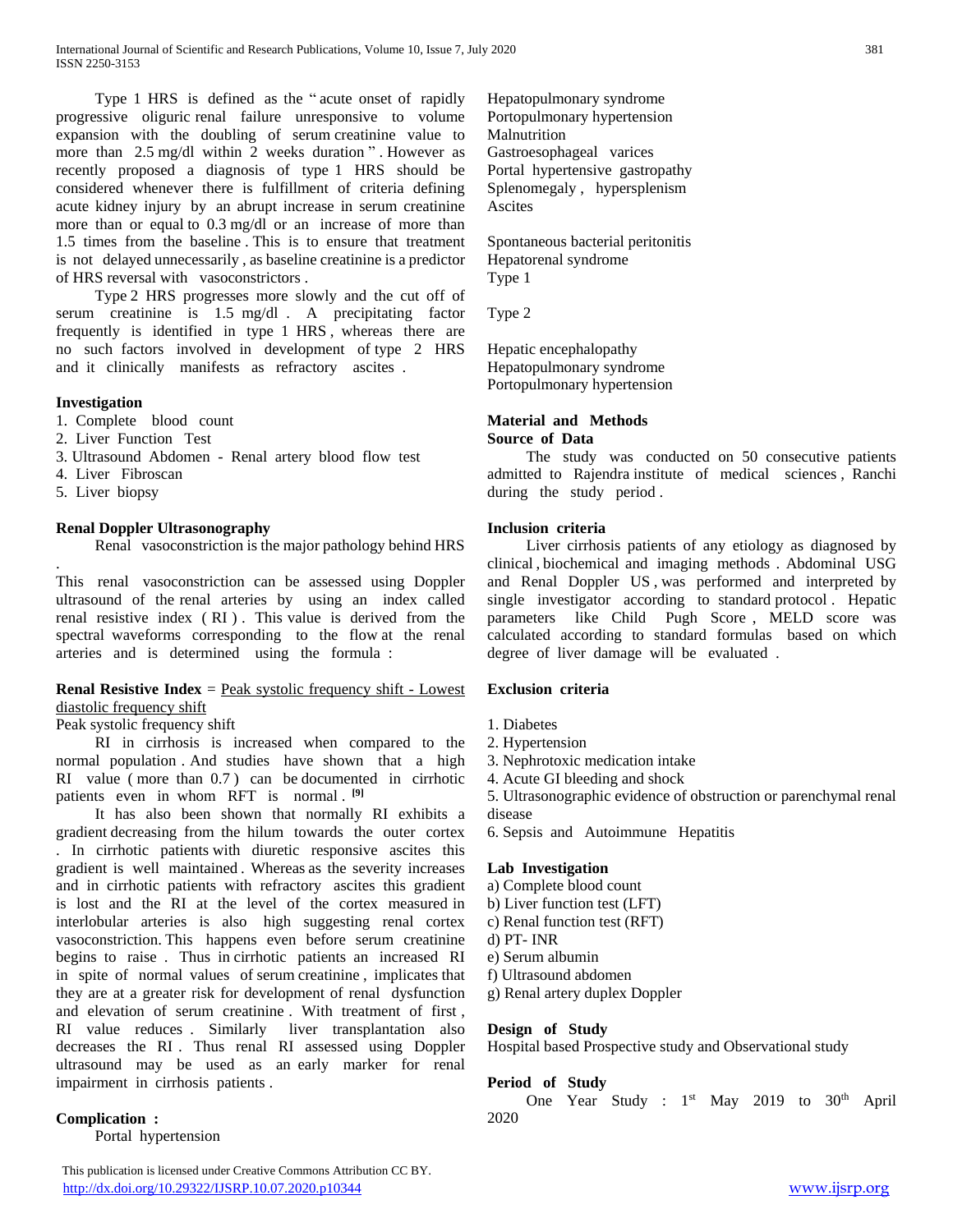International Journal of Scientific and Research Publications, Volume 10, Issue 7, July 2020 382 ISSN 2250-3153

**Consent** : Individual / caretakers written and informed consent.

Participants : 50 Liver cirrhotic patients admitted in Medicine ward at RIMS Ranchi

#### **Results**

 Our data found 35 patients were decompensated and 15 patients were compensated liver cirrhotic disease . [ Table 1 | Out of which 17 Decompensated liver cirrhotic patients had RI more than 0.7 . [ Table 2 ]

The P value is significant I .e  $< 0.001$  . And 42 patients were discharged and followed up well . Remaining 8 dead patients had RI more than 0.7 . [Table 3 ], [Table 4 ]

#### **Discussion**

 Our study confirms that the RI , based on sonographic measurements of intrarenal resistance , is an effective , noninvasive , economical functional test that provides useful information for the prognosis and management of cirrhotic patients .

 Therefore , the RI may help identify a group of high risk patients with a poor prognosis that require special therapeutic care .

## III. CONCLUSION

 Liver cirrhosis is characterized by complex changes in systemic hemodynamics . Especially renal dysfunction frequently complicate the clinical course of this disease . Doppler Ultrasound measurement of intrarenal resistance can estimate renal blood flow . Serum creatine is an indicator of impaired renal function ; however , it has disadvantages as it depends on muscle mass and physical activity . The elevated RI may even disclose progress of the liver disease before changes in laboratory results . The cirrhotic patients should undergo Ultrasonography examination every 6 - 12 months .

## **Financial Support And Sponsorship**

## **Tables :**

## **1. Compensated Vs Decompensated Form**

Compensation Status | No. Of Cases | Percentages (%) Compensated 15 30 Decompensated 35 70 Total 100

**Comments :** Out of 50 Cirrhotic patients 35 patients were decompensated and rest were compensated liver cirrhotic disease .

#### **2. RI Vs Compensation Status**

 This publication is licensed under Creative Commons Attribution CC BY. <http://dx.doi.org/10.29322/IJSRP.10.07.2020.p10344> [www.ijsrp.org](http://ijsrp.org/)

Nil

## **Conflict Of Interest**

There are no conflict of interest

#### **Abbreviation**

- 1. RI Resistivity Index
- 2. HRS Hepatorenal Syndrome
- MELD Score Model For End Stage Liver Disease

#### **REFERENCES**

- [1] Pugh RN, Murray Lyon JM, Dawson JL, et al. Transection for bleeding oesophagus varices Br. J. Sung. 1973; 6064-6649.
- [2] Brenner JL Description of 4mm human embrya. Am J Anat 1906,5:459-480.
- [3] Shneider, Benjamin L Sherman, Philip M (2009) Pediatric gastroentrology ds,connicticut; PMPH-USA-P751.
- [4] Dufour JF, Delellis R-Kaplan MM Regression of hepatic fibrosis in Hep. C with long term interferon treatment. Dig Dis Sci 1998; 43:2573-76.
- [5] Cirrhosis and Chronic liver failure: Part I Diagnosis & evaluation Heidal Baugh
- [6] JJ, Bruderly M Am J am Physician, 2006; 74(5):756. Friedman S. L.: The hepatic stellate cell. Seminass in liver disease (2001).
- [7] Natural history & prognostic indicators of survival in cirrhosis : A systemic review of 118 study's. D; Amico G, Gracia - Tsao G, J. Hepatol 2006, 44(1) ;217.
- [8] Serum enzyme test in disease of the liver & biliary tree. Ellis G, Goldberg DM, ward Am J Clin. Pathol 1978; 70(2):248.
- [9] Vinod V, Shashidhar 2018 study of renal resistivity Index in hepatic cirrhosis

#### AUTHORS

**First Author** – Dr Diljeet Bodra , Dr (Prof) Umesh Prasad Dr (As Prof) D K Jha Dr (As Prof) G Minz Dr Yuvraj Lahre Dr Punam K Munda **Affiliation:** MD, Internal Medicine Rims Ranchi Corresponding Address: Rims, Ranchi, 834009 Email Id: dude.rocky098@gmail.com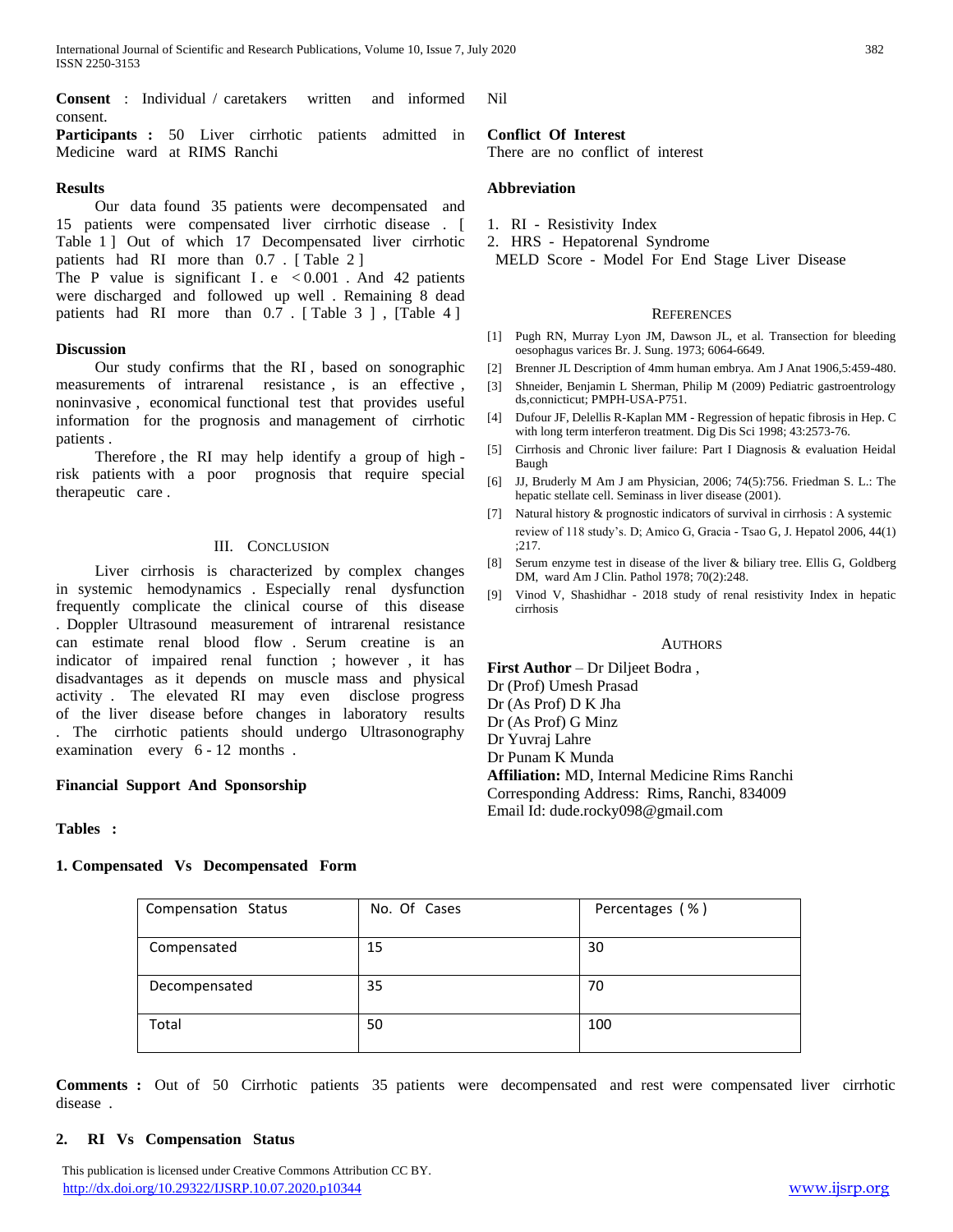| RI Vs Compensation Status | Compensated   | Decompensated |
|---------------------------|---------------|---------------|
| $< 0.7$ (30)              | 12            | 18            |
| > 0.7(20)                 | 03            | 17            |
|                           | 3/30 Vs 12/30 |               |
| P Value                   | < 0.001       |               |

**Comments :** RI was > 0.7 in 17 liver cirrhosis patients with Decompensated liver cirrhotic patients while RI > 0.7 in only 3 patients with Compensated liver cirrhotic patients . P value was < 0.001.

## 3 . **Death Vs Alive**

| Status | No. Of Cases | Percentages (%) |
|--------|--------------|-----------------|
| Death  | 08           | 16              |
|        |              |                 |
| Alive  | 42           | 84              |
| Total  | 50           | 100             |

**Comments** : 42 liver cirrhotic patients were discharged and followed up well .

# 4 . **RI Vs Death Vs Alive**

| RI Vs Status | Death         | Alive |
|--------------|---------------|-------|
| $< 0.7$ (30) | 00            | 30    |
| $> 0.7$ (20) | 08            | 12    |
|              | 0/30 Vs 08/20 |       |
| P Value      | < 0.001       |       |

**Comments :** 8 patients were dead . All the 8 patients had RI > 0.7.

P value was < 0.001 . Renal Resistivity Index correlated strongly with short term in - hospital mortality .

#### **Figure 1 Liver Anatomy and Its Segments**